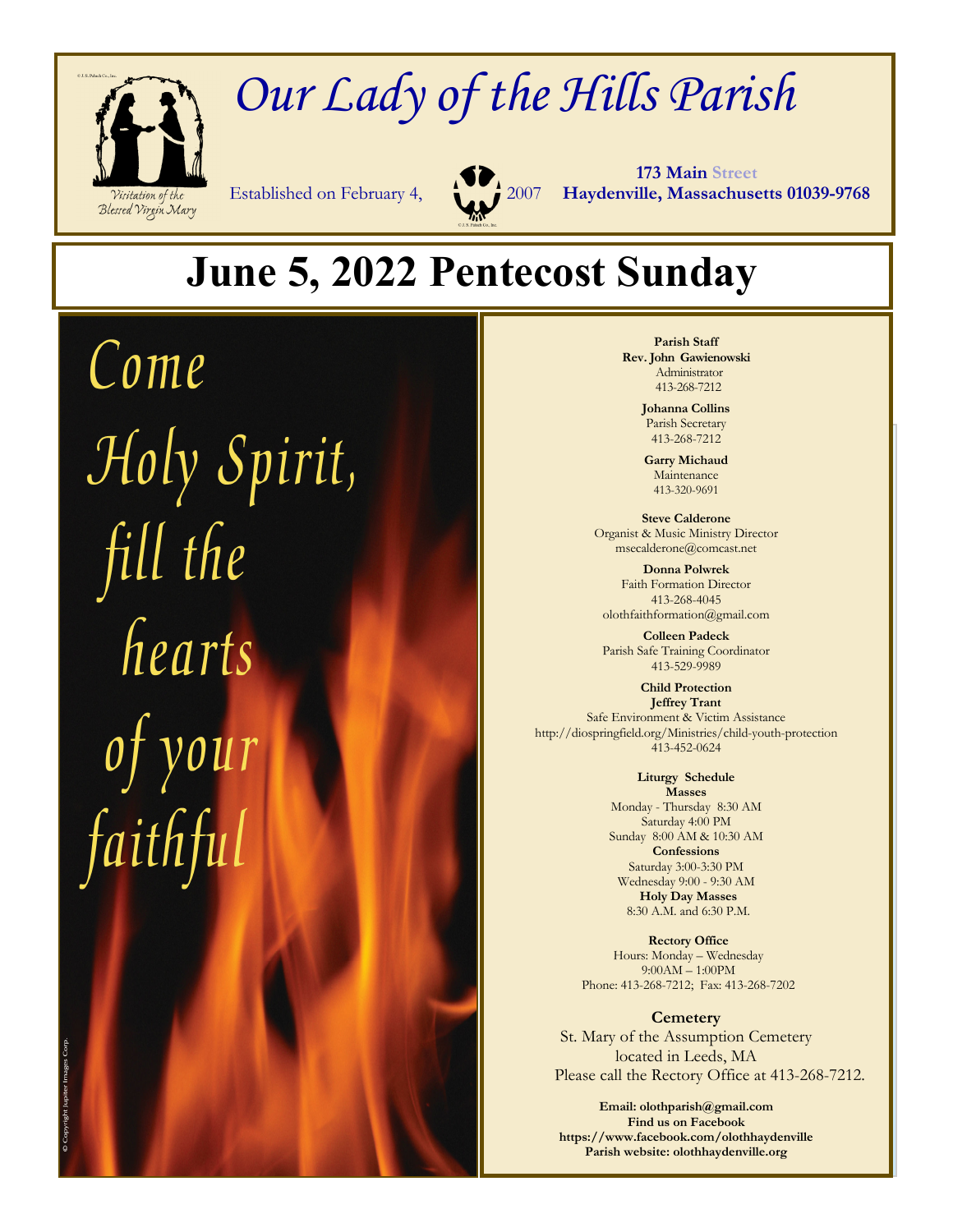| Mass Intentions for the Week of June 4 - June 12                                                                                                                                                                                                                                                                                                                                                                                                                                                                                                                                                                                                                                                                               |                                                                                                                                                                                                                                                                                                                                                                                                                                                                                                             |
|--------------------------------------------------------------------------------------------------------------------------------------------------------------------------------------------------------------------------------------------------------------------------------------------------------------------------------------------------------------------------------------------------------------------------------------------------------------------------------------------------------------------------------------------------------------------------------------------------------------------------------------------------------------------------------------------------------------------------------|-------------------------------------------------------------------------------------------------------------------------------------------------------------------------------------------------------------------------------------------------------------------------------------------------------------------------------------------------------------------------------------------------------------------------------------------------------------------------------------------------------------|
| $4:00PM$ + + Bill Ames from Bev Thomas<br>Saturday<br>June<br>04<br>8:00AM + Jim Bachand 14th Anniversary from Bernie, Nancy & Patsy Bachand<br><b>Sunday</b><br>June<br>05<br>10:30AM + Bob Recos from Bob & Mary Lee Grout<br><b>Sunday</b><br>June<br>05<br><b>Monday</b><br>06<br>8:30AM<br>June<br><b>Tuesday</b><br>07<br>8:30AM + Living and Deceased Parishioners<br>June<br>Wednesday<br>08<br>June<br>8:30AM<br><b>Thursday</b><br>09<br>8:30AM<br>June<br><b>Saturday</b><br>June<br>11<br>4:00 PM<br>12<br>$8:00AM +$ Albert & Simone Lamontagne from the family<br><b>Sunday</b><br>June<br>10:30AM + Eric Bouley from Bob & Mary Lee Grout<br>12<br>Sunday<br>June                                               |                                                                                                                                                                                                                                                                                                                                                                                                                                                                                                             |
| <b>TODAY'S READINGS</b><br>First Reading — Filled with the Holy Spirit, the apostles                                                                                                                                                                                                                                                                                                                                                                                                                                                                                                                                                                                                                                           | <b>LITURGICAL SCHEDULE</b>                                                                                                                                                                                                                                                                                                                                                                                                                                                                                  |
| begin to speak in tongues (Acts $2:1-11$ ).<br>Psalm — Lord, send out your Spirit, and renew the face<br>of the earth (Psalm 104).<br>Second Reading — In one Spirit we are baptized into<br>one body and given to drink of one Spirit (1 Corinthians<br>12:3b-7, 12-13) or Romans 8:8-17.<br><b>Gospel</b> — Jesus Christ appears to the disciples and sends<br>them on their mission with the power to forgive or retain<br>sins through the Holy Spirit (John 20:19-23) or<br>John 14:15-16, 23b-26.<br><b>SAINTS AND SPECIAL OBSERVANCES</b><br><b>Sunday: Pentecost Sunday</b><br>Monday: The Blessed Virgin Mary, Mother of the<br>Church; Tenth Week in Ordinary Time<br>Thursday: St. Ephrem<br>Saturday: St. Barnabas | June 11<br>4PM - Lector - Kathryn Marcinczyk<br>Euch. Minister -Bev Thomas<br>Altar Server - Help needed<br>Greeters - Carol Monaghan & Dolores Auclair<br><b>June - 12</b><br><b>Most Holy Trinity</b><br>8AM - Lector - Alma Rondina<br>Euch. Minister - Madelyn Breen<br>Altar Servers - Clara & Isabella Rondina<br>Greeters - Trine Rondina & Madelyn Breen<br>10:30AM - Lector - Mary Murphy<br>Euch. Minister - Colleen Padeck<br>Altar Server - Help Needed<br>Greeters - Joanne Moran & Lou Bouley |
| Adoration will be held on Monday June 6, 2022<br>$1:00 - 3:00$ PM<br><b>Benediction about 2:50 PM</b>                                                                                                                                                                                                                                                                                                                                                                                                                                                                                                                                                                                                                          | <b>Weekly Calendar June 6– June - 12</b><br>Monday - 11:00 AM redoing the church after easter<br>Monday - 1-3 PM Adoration<br>Thursday - 1:00 PM Rosary<br>Sunday - Building and Grounds meeting                                                                                                                                                                                                                                                                                                            |
|                                                                                                                                                                                                                                                                                                                                                                                                                                                                                                                                                                                                                                                                                                                                | Musical road trip Mamma Mia                                                                                                                                                                                                                                                                                                                                                                                                                                                                                 |
| <b>SAVE THE DATE</b><br><b>Annual Summer Picnic</b><br>July 23, 2022 12:00 -3:00 PM<br>at Camp Holy Cross                                                                                                                                                                                                                                                                                                                                                                                                                                                                                                                                                                                                                      | The social committee wants to gage interest in attending a<br>performance of the musical Mamma Mia at the Majestic<br>Theatre in West Springfield on Sunday September 11, 2:00<br>PM . If interested call Joanne Kelliher 413 - 584 - 7326.If<br>there is sufficient interest we will investigate group rate<br>and transportation.                                                                                                                                                                         |
| Please see sign up sheet in rear of church for anyone<br>interested in going.<br><u>'</u> hurch<br><sup>9</sup> icnic                                                                                                                                                                                                                                                                                                                                                                                                                                                                                                                                                                                                          | <b>WEEKLY COLLECTION</b><br>Weekly Goal \$3,500<br>May 29 \$2,542.00<br>Thank you for your support.                                                                                                                                                                                                                                                                                                                                                                                                         |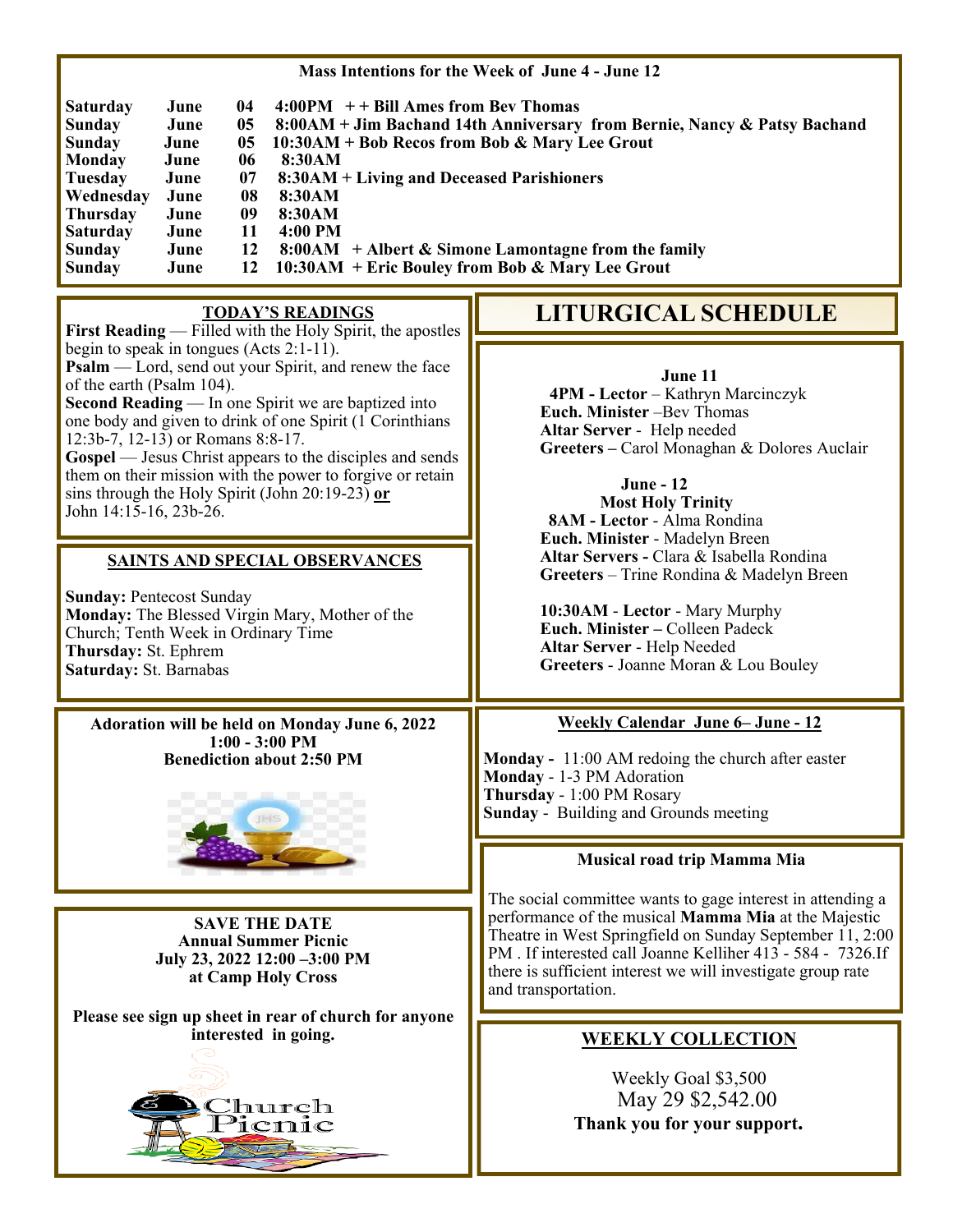#### **YEAR OF THE EUCHARIST**

**"The worship of the Eucharist outside of the Mass is of inestimable value… It is the responsibility of pastors to encourage, also by their personal witness, the practice of Eucharistic adoration and exposition of the Blessed Sacrament in particular, as well as prayer of adoration before Christ present under the Eucharistic species… Of all devotions, that of adoring Jesus in the Blessed Sacrament is the greatest after the sacraments, the one dearest to God and the one most helpful to us." (St. Pope John Paul II Ecclesia Eucharistia, #25)** 



**For more information and videos check out the website: www.yearoftheeucharist.net** 

**SMALL PLEASURES Little things seem nothing, but they give peace, like those meadow flowers which individually seem odorless but all together perfume the air. —Georges Bernanos** 

#### **PRAYER OF THE WEEK**

**Pentecost Sunday At the Mass during the Day O God, who by the mystery of today's great feast sanctify your whole Church in every people and nation, pour out, we pray, the gifts of the Holy Spirit across the face of the earth and, with the divine grace that was at work when the Gospel was first proclaimed, fill now once more the hearts of believers. Through our Lord Jesus Christ, your Son, who lives and reigns with you in the unity of the Holy Spirit, God, for ever and ever.** 

#### **Altar Servers Needed**

I love having young people serve as altar servers at Mass. Anyone interested is invited to give it a try. I also love having people who used to be young serve as altar servers if no young people are available. Interested not so young people are also invited to give it a try. Fr John

#### **PRAYER MINISTRY**

**RECITATION OF THE ROSARY** 

**The residents of Highview Nursing Home, in Leeds, are asking for volunteers to lead them in the recitation of the rosary for approximately one hour, once or twice a month.** 

**The day: Tuesday, Wednesday or Thursday** 

**The time: 10:00 – 11:30 a.m. mornings, or 2:00 – 4:00 p.m. afternoons.** 

**If interested in this Ministry, please contact Eleanor Hebert at 413-268-7925 or call the Rectory at 413-268- 7212. Thank you.** 

### **ALTAR FLOWER MINISTRY**

If you have a little free time, on a **Tuesday morning**, help is needed for approximately one and a half hours, to assist in the care of the Altar flowers and watering the green plants.

The Ministry team is still in need of a volunteer for a Friday afternoon, once a month, from  $2:00 - 4:30$  p.m. to assist in arranging flowers, for the Altar, and caring for the green plants.

No previous flower arrangement experience is needed. If interested in this Ministry, please contact Eleanor Hebert at 413-268-7925 or call the Rectory at 413-268-7212.

> **Reflection question: With which gifts of the Holy Spirit do I feel particularly blessed?**

> > **Blessing of Motor Vehicles**

**The blessing will take place on the weekend of June 25th and 26th directly after Mass. Cars, truck, vans motor cycles, RV's, bikes and skate boards can line up in front of the barn after each Mass. Father John will bless each one as you drive by.**